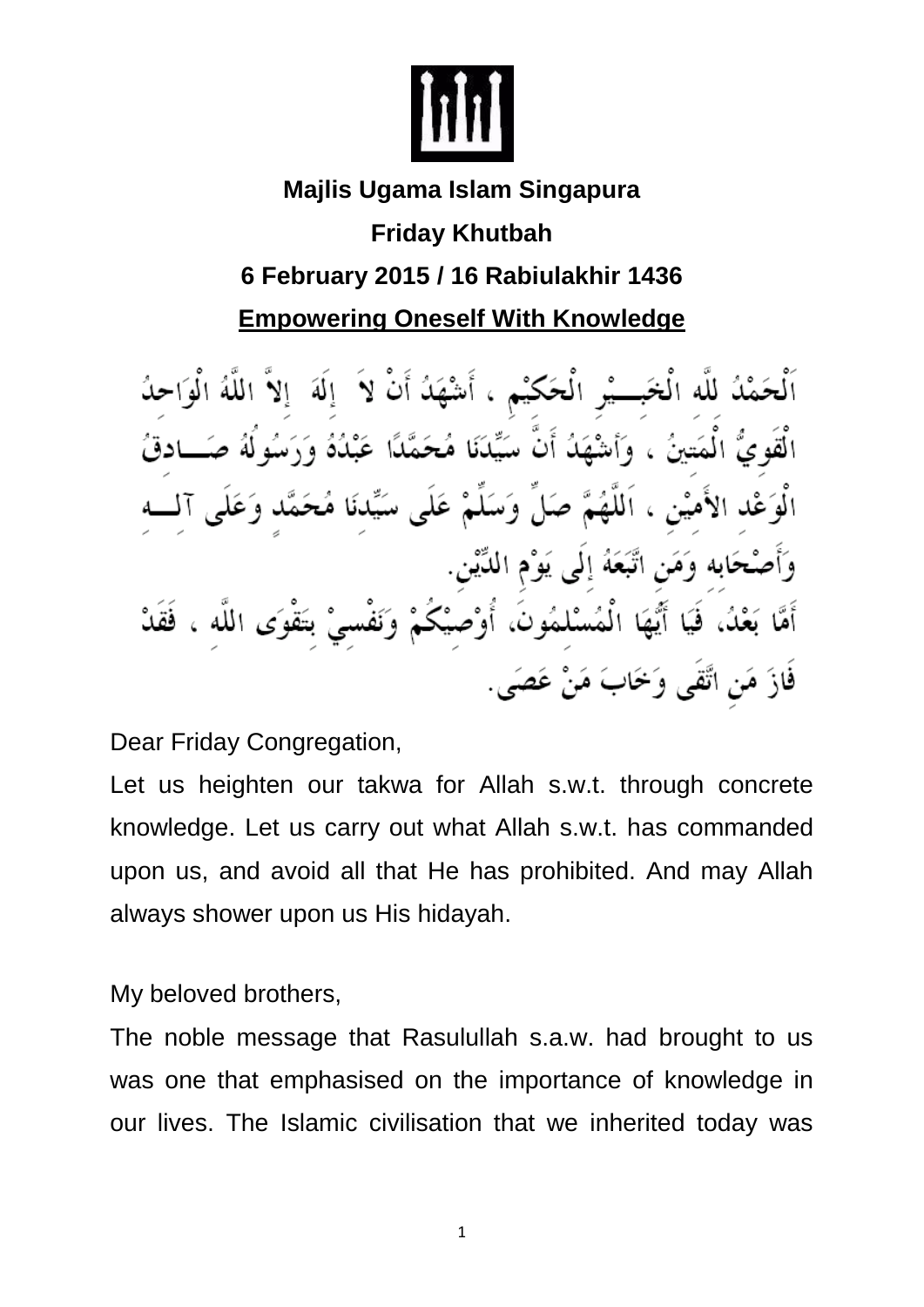also one that placed great importance in mastering knowledge and its application for the benefit of humankind in its entirety.

Islamic scholars of the past, like Al-Khawarizmi, Ibn Sina and Omar Khayyam are amongst the great intellectuals who are revered for their scholarly contributions to the global community. They were equipped with a deep understanding of our religion, but they were also dedicated in studying astronomy, sciences, geography, mathematics and other fields of knowledge. Their admirable efforts were guided by the spirit of the noble message brought by Rasulullah s.a.w.

The first revelation that was received by Rasulullah s.a.w. was to call for humanity to deepen their knowledge through the notion of *Iqra'*. Allah s.w.t had revealed in Surah Al-Alaq, verse 1-5:

ٱقْرَأْ بِٱسۡمِرِ رَبِّكَ ٱلَّذِى خَلَقَ ۞ خَلَقَ ٱلۡإِنسَـٰنَ مِنۡ عَلَقٍ ۞ ٱقْرَأْ وَرَبُّكَ ٱلْأَكْرَمُ ۞ ٱلَّذِى عَلَّمَ بِٱلْقَلَمِ (فِي عَلَّمَرُ ٱلْإِنسَنَ مَا لَمْرَ يَعْلَمُ (فِيَ

Which means: *"Read! In the Name of your Lord who created. Created man from a clot. Read! And your Lord is the Most Generous. He who taught by the pen; taught man what he never knew."*

2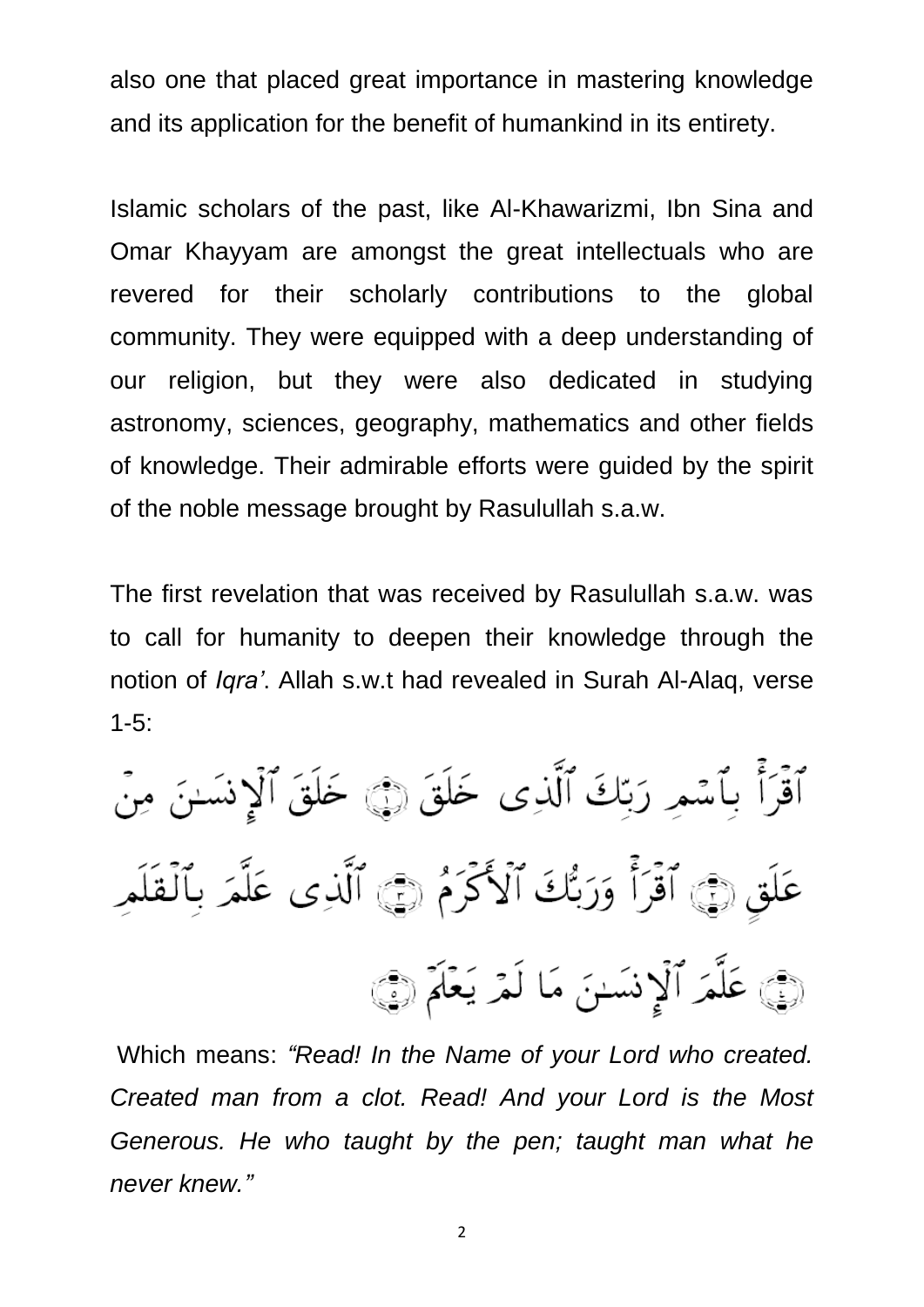Blessed congregation, it is interesting that Allah s.w.t. – right after setting the command for us to read – chose to explain the process of the creation of humankind, and the fact that we are created by a Supreme Creator. It is as if to signal that it is important for a Mukmin, in his/her process of learning, to go beyond just reading what is contained in the Quran and the Prophetic hadiths; by also observing the signs and evidences of Allah's power over His creations. Only when we understand the intricacies of how our bodies work and the marvels of nature that surrounds us, it is then that we are better able to better appreciate the existence of a Supremely Knowledgeable God. It is then, that we become more certain of all the promises and cautions that Allah has given to us through His revelations.

#### Beloved jemaah,

The goal of learning in Islam is to develop individuals that are ethical, in order to achieve success both now and in the hereafter. Education in Islam is intended to bring a slave closer to his/her Lord, and to produce individuals that are able to bring benefit to the human civilisation.

And this is precisely why every Muslim should equip him/herself with both the religious sciences, and what is commonly referred to as the 'temporal knowledge' of humanities and hard sciences.

3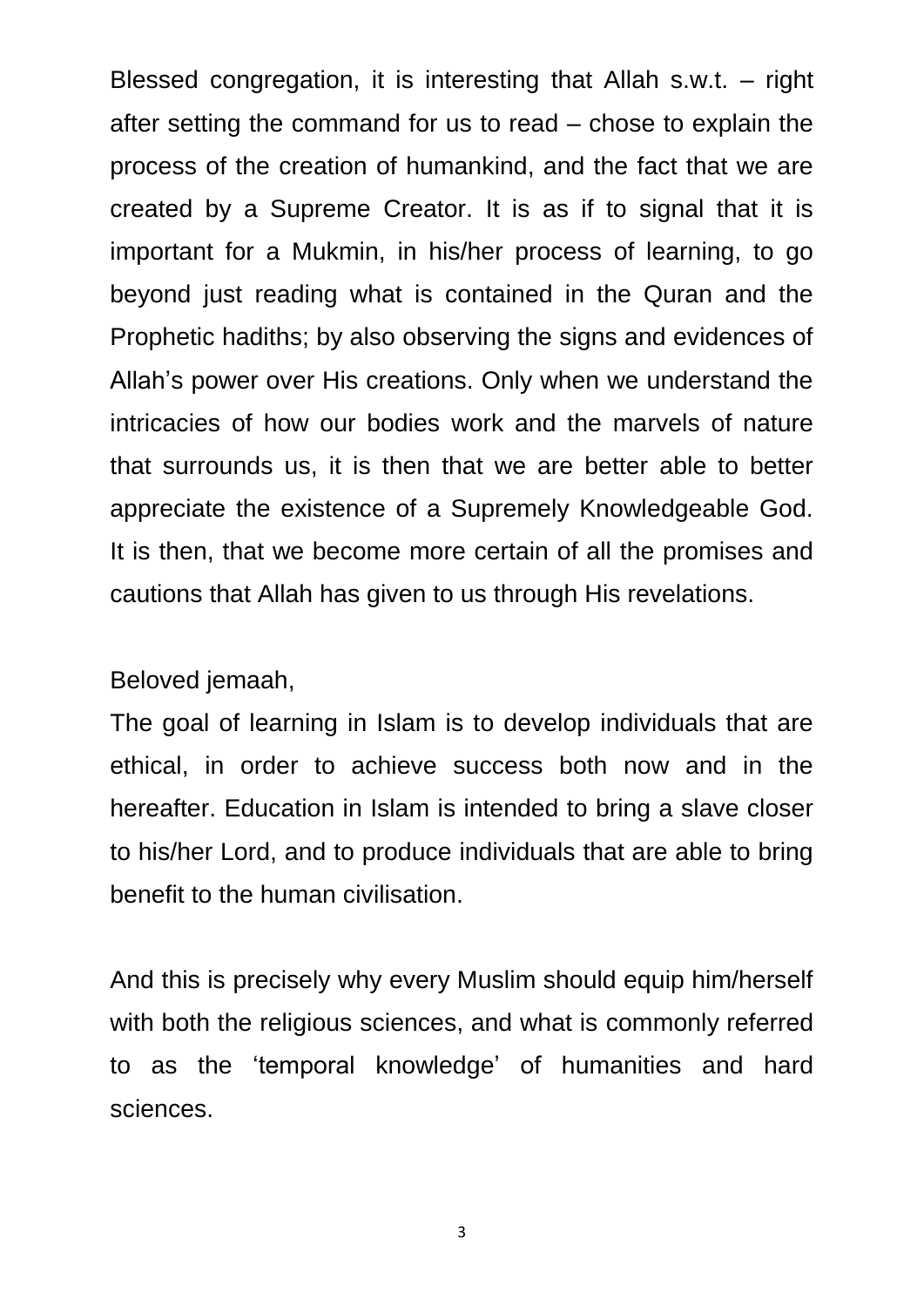Enhancing our understanding of the religion is imperative in strengthening a family's spirituality. We have to ensure that our children will receive sufficient Islamic education. Equip ourselves and our children with the basic knowledge in performing rituals. We should also not forget to nourish ourselves and our families with a good understanding of the pillars of iman, in the hope that this would be one of our defences in preserving our faith. We should also ensure that in practising Islam, we must not forget the spiritual and compassionate aspects of our beautiful religion. Let us study and appreciate the sirah of our Prophet s.a.w., so as to emulate his values and characteristics. Hopefully, this will inspire us further to become ethical and gracious human beings.

#### Friday congregation,

Besides religious knowledge, we must also acquaint ourselves with other fields of knowledge like sciences, mathematics, geography, and literature studies. Learning these with the intent of attaining Allah's blessings, and to bring benefit to the lives of humanity, is also a form of ibadah. In fact, we should nurture in our kids the understanding that learning sciences or other fields of knowledge, should serve as a medium for them to further appreciate the existence of God. Teach them that in observing the animal kingdom, the plants and the universe, they are in fact bearing witness to God's power and sovereignty. Guide them to understand that the definition of knowledge in Islam is encompassing, and it includes the skills and knowledge that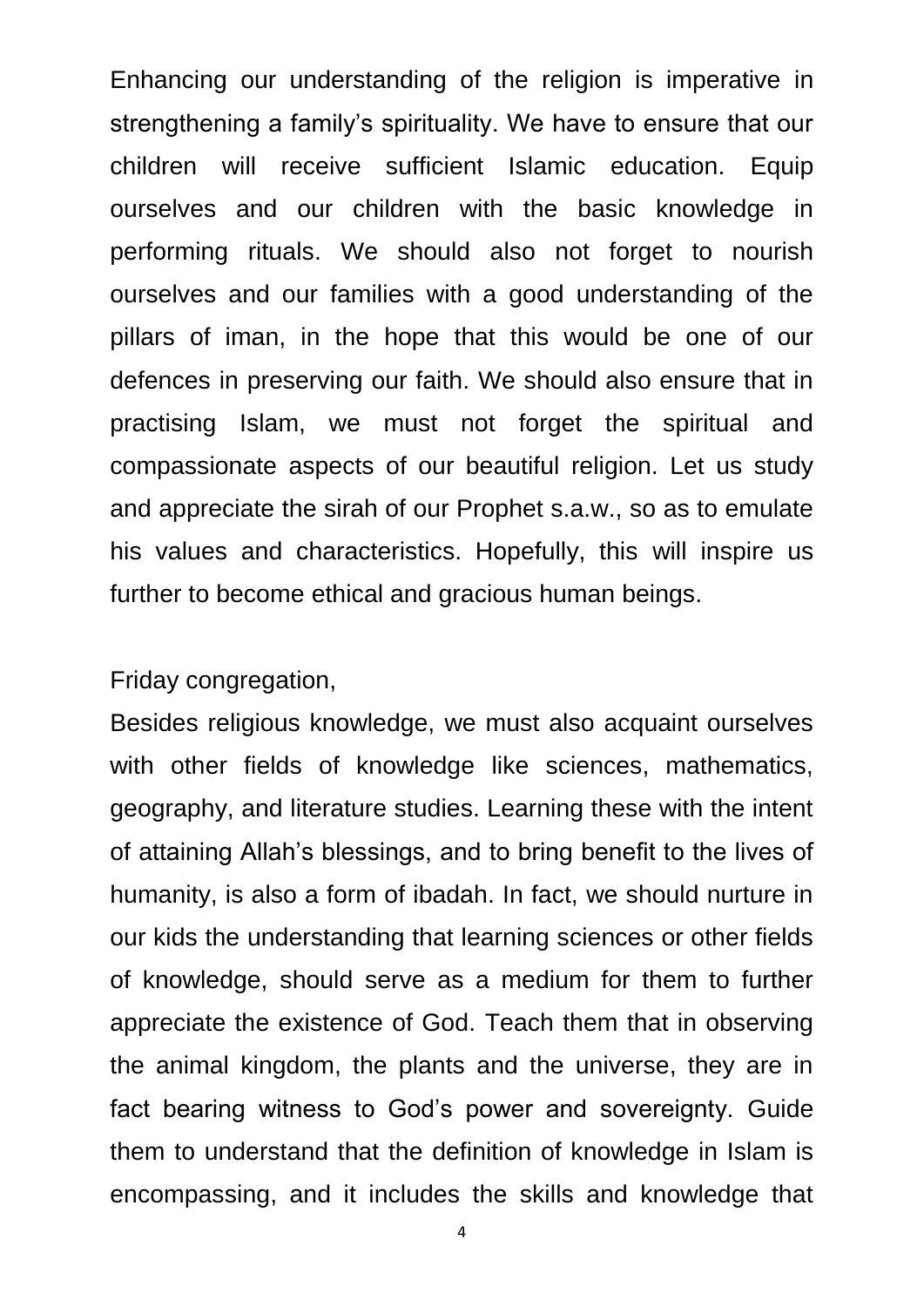they learn daily in school, for the purpose of these knowledge is to bring benefit to themselves, their families, and the community. Assure them that their going to school every day is a medium for them to attain Allah's paradise. This is in line with what the Prophet s.a.w. had said, "*Whoever treads a path seeking knowledge, Allah will make easy for him the path to Paradise".* [Hadith narrated by Imam Muslim]

Islam does not limit us to only preparing ourselves spiritually, but it also seeks to call us to fulfil the needs and demands of this world (*al-ardh*). Imam Al-Ghazali in his book *Ihya' Ulumuddin* had divided knowledge into two categories: *Al-Ulum Al-Diniyyah* which is the religious knowledge that is obtained through divine revelations, and knowledge for the temporal world, which is knowledge attained through the human endeavour. According to Imam Al-Ghazali, both are equally important to ensure success both in this world and the hereafter. The attitude of a minority of the Muslim community that seeks to label the sciences of the temporal world as deceitful and misleading is hence in contrary to the teachings of the Quran.

My beloved brothers,

As the ummah of Rasulullah s.a.w., it is crucial for us to continuously strive to attain knowledge, so that we can be the best community in the eyes of Allah s.w.t. May Allah bestow upon us, and our families, knowledge that is beneficial both now